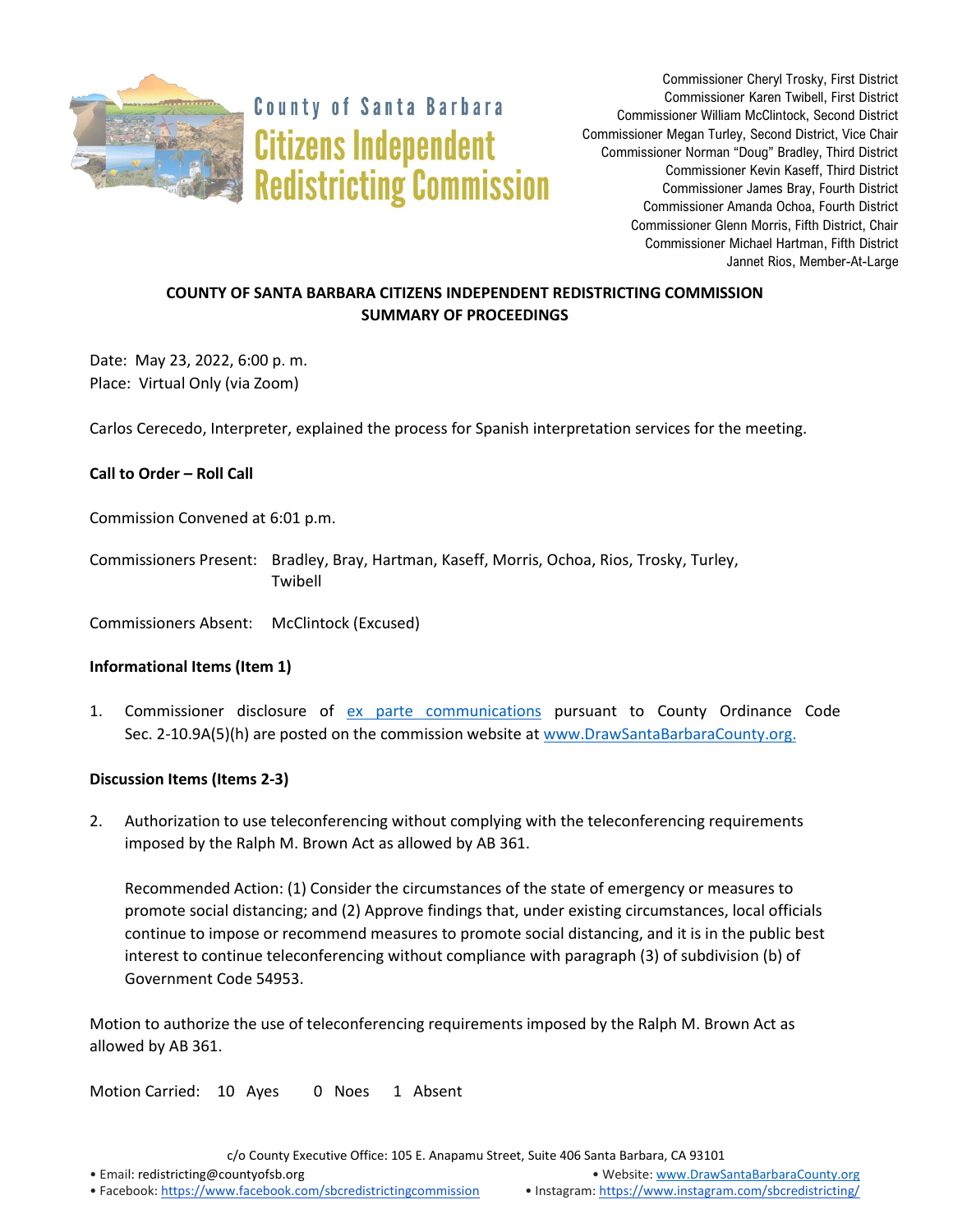County of Santa Barbara Santa Barbara County Independent Redistricting Commission Summary of Proceedings for May 23, 2022 Page | 2

3. Accept and file report of the Commission's post-cycle review and recommendations.

Chair Morris gave an overview of gathering the post-cycle review suggestions and recommendations from the public and lessons learned, to improve this process in the future. This information will be filed as part of the permanent record for this redistricting process.

Public Comment (Limited to 3 minutes per speaker)

- Lee Heller: Thanked the Commissioners for their thoughtful recommendations and solutions, and commended the process.
- Lawanda Lyons-Pruitt: Thanked the Commissioners for their time, work and effort, and impressed with the recommendations to improve the process.

Commissioner Comments:

Commissioner Twibell: Report reflects public comments, ideas and needed changes. Commissioner Turley: Agreed with written comments received from Giana Magnoli, and thanked the public for their feedback and suggestions for improvement.

Motion to accept and file the report of the Commission's post-cycle review and recommendations.

Motion Carried: 10 Ayes 0 Noes 1 Absent

### **General Public Comments**

*The General Public Comment period is reserved for comments on items not on this Agenda and for matters within the subject matter jurisdiction of the Citizens Independent Redistricting Commission. The Commission may adopt reasonable regulations, including time limits, on public comments. The Commission may not discuss or take action on any matter raised during the public comment section, except to decide whether to place a matter on the agenda of a future meeting. Written public comments are posted at [https://DrawSantabarbaraCounty.org/calendar-agenda/](https://drawsantabarbaracounty.org/calendar-agenda/)*

General Public Comments (Limited to 3 minutes per speaker)

- Lee Heller: Thanked the Commissioners for working well together, especially under extraordinary circumstances.
- Lata Murti: Thanked the Commissioners for their pioneering and unprecedented work.

Written Public Comment:

• Giana Magnoli, Managing Editor, Noozhawk.com: Wrote regarding observations and suggestions for map drawing tools, timing, and the meeting schedule.

### **Reports from Legal Counsel, Demographer and Communications Consultant**

c/o County Executive Office: 105 E. Anapamu Street, Suite 406 Santa Barbara, CA 93101

• Email[: redistricting@countyofsb.org](mailto:redistricting@countyofsb.org) • Website: [www.DrawSantaBarbaraCounty.org](http://www.drawsantabarbaracounty.org/)